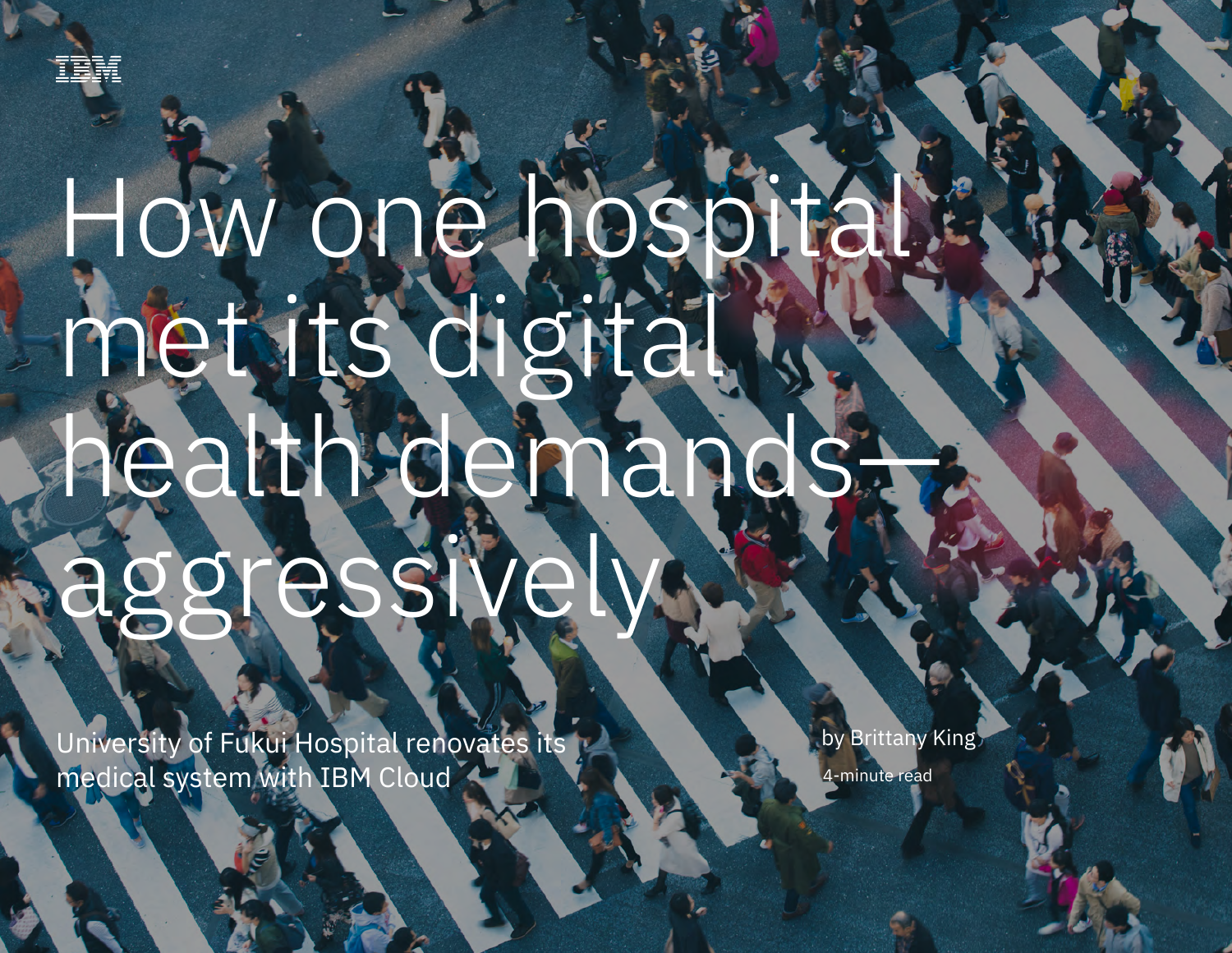ecurity has always been one of the more significant concerns for healthcare information technology. Powerful advancements have been made as of late to tighten up the protection of critical data, including the incorporation of dynamic cloud environments. S

University of Fukui Hospital in Japan has spent years improving upon the security and stability of its patient data. What began in 2006 as a project to overhaul the virtualization of servers has grown into a multiphase project.



With the help of IBM, the hospital embarked on a journey to digitize its IT infrastructure. The medical facility's second phase included introducing electric patient records with the IBM Clinical Information System (CIS) and integrating the department business systems into the virtual infrastructure.

Yoshinori Yamashita, an associate professor for the Department of Medical Informatics at the hospital, explains: "The purpose for digitalization is not managing the machines. It is most important to provide the environment to use the data. It's how to collect and integrate medical information and use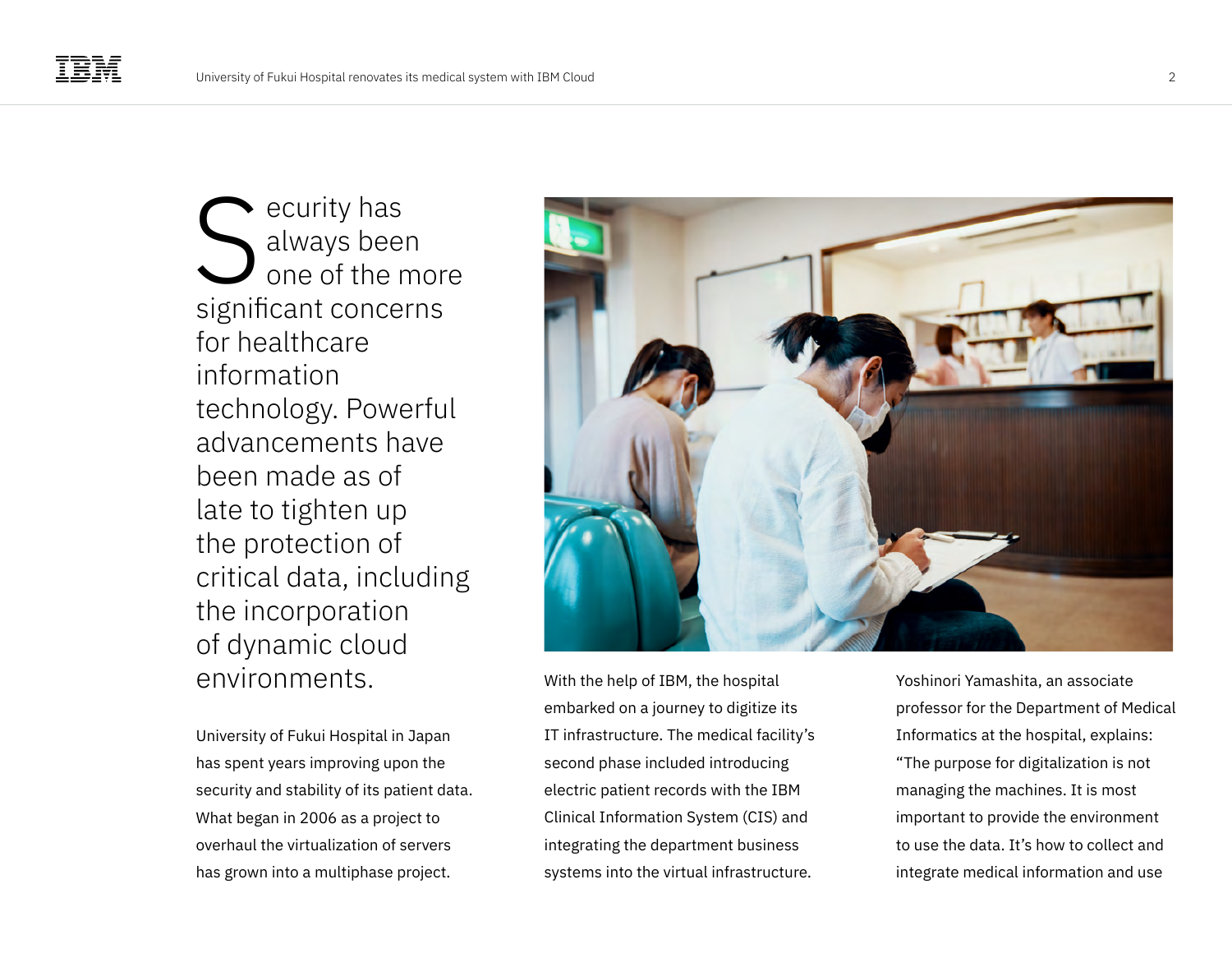them when needed. There are many staffs at university hospitals and therefore, they can hire information specialists. However, those general hospitals with limited staffs are not able to hire information specialists, and medical information services will match the future medical care."

Yamashita adds that since University of Fukui Hospital owned all physical servers and storage within its machine room, there were issues with space, costs, the burden of operational management, data backup and countermeasures in times of disaster. Additionally, each medical professional used a desktop private cloud to access client terminals through the hospital's physical server system. But with the latest phase rollout, the university hospital needed additional help from IBM to expand its on-premises IT facilities for the next generation of the "Integrated Hospital Information System."

It is safe to have data in " hand, however, putting out the data means not only that we have a backup outside, but we can access all the systems outside, and they are all secured. In that sense, it is very beneficial to have the data outside."

**Yoshinori Yamashita**, Associate Professor, Department of Medical Informatics, University of Fukui Hospital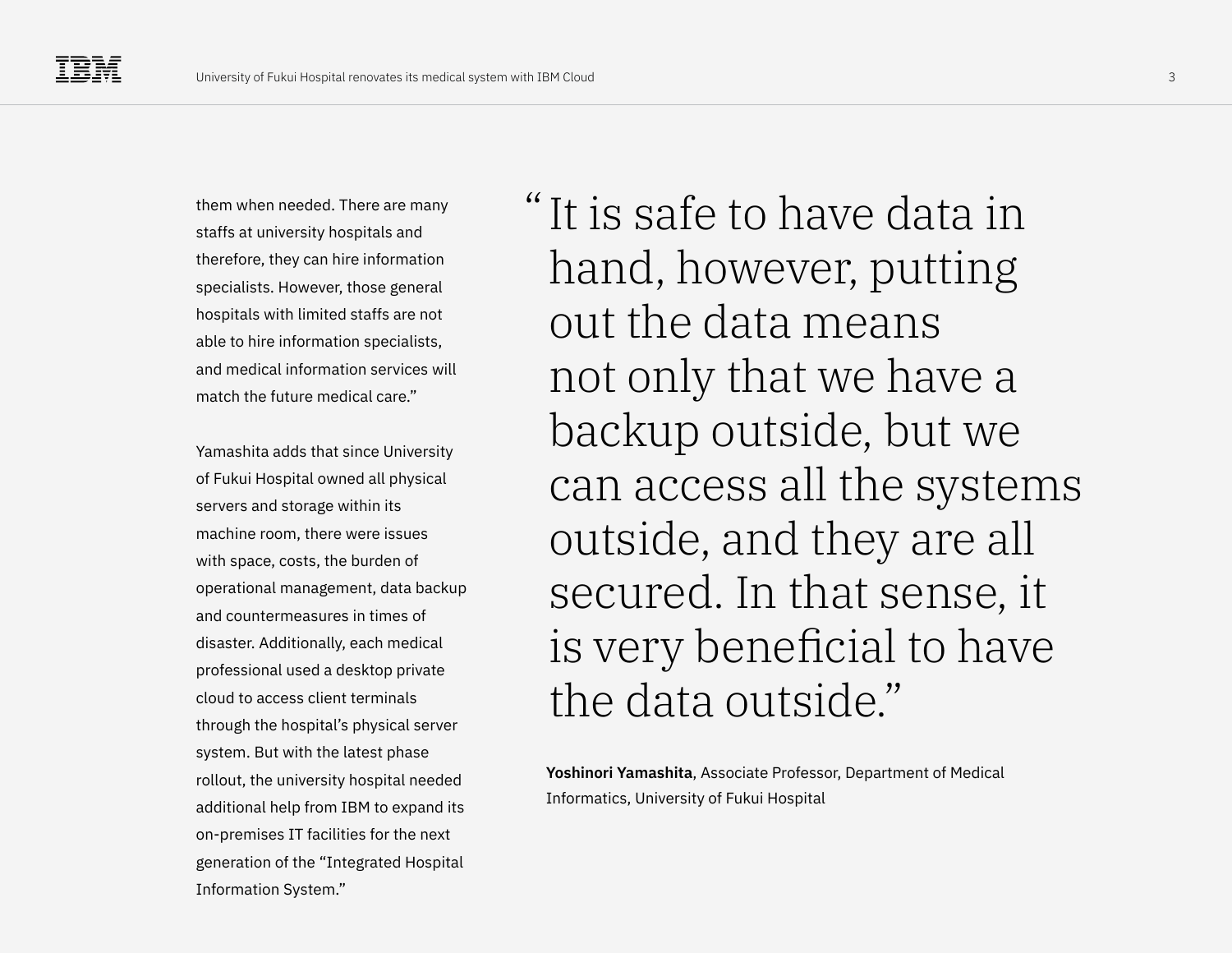## Scaling cloud to fit hospital needs

After successfully working on earlier phases with the University of Fukui Hospital, IBM proposed that the facility initiate the fourth phase improved information security by way of a hybrid cloud environment.

Using a combination of offerings, including [IBM Cloud® Bare Metal](https://www.ibm.com/cloud/bare-metal-servers)  [Servers](https://www.ibm.com/cloud/bare-metal-servers), [IBM Cloud Object Storage,](https://www.ibm.com/cloud/object-storage) [IBM® Power® Systems Virtual Server](https://www.ibm.com/products/power-virtual-server), [IBM Spectrum® Protect](https://www.ibm.com/products/data-protection-and-recovery) and other applications, the hospital rolled out a security-rich system designed for high availability. The updated environment runs 24-hours a day, 365 days a year, provides disaster countermeasures



and transitions the electronic patient records (CIS) to IBM Cloud.

"It is possible for us to utilize the data if we store them in the public cloud. This time, we use IBM Cloud, but we can also use tools in various environments, using the services on cloud," says Yamashita. "Putting out the data also has advantages as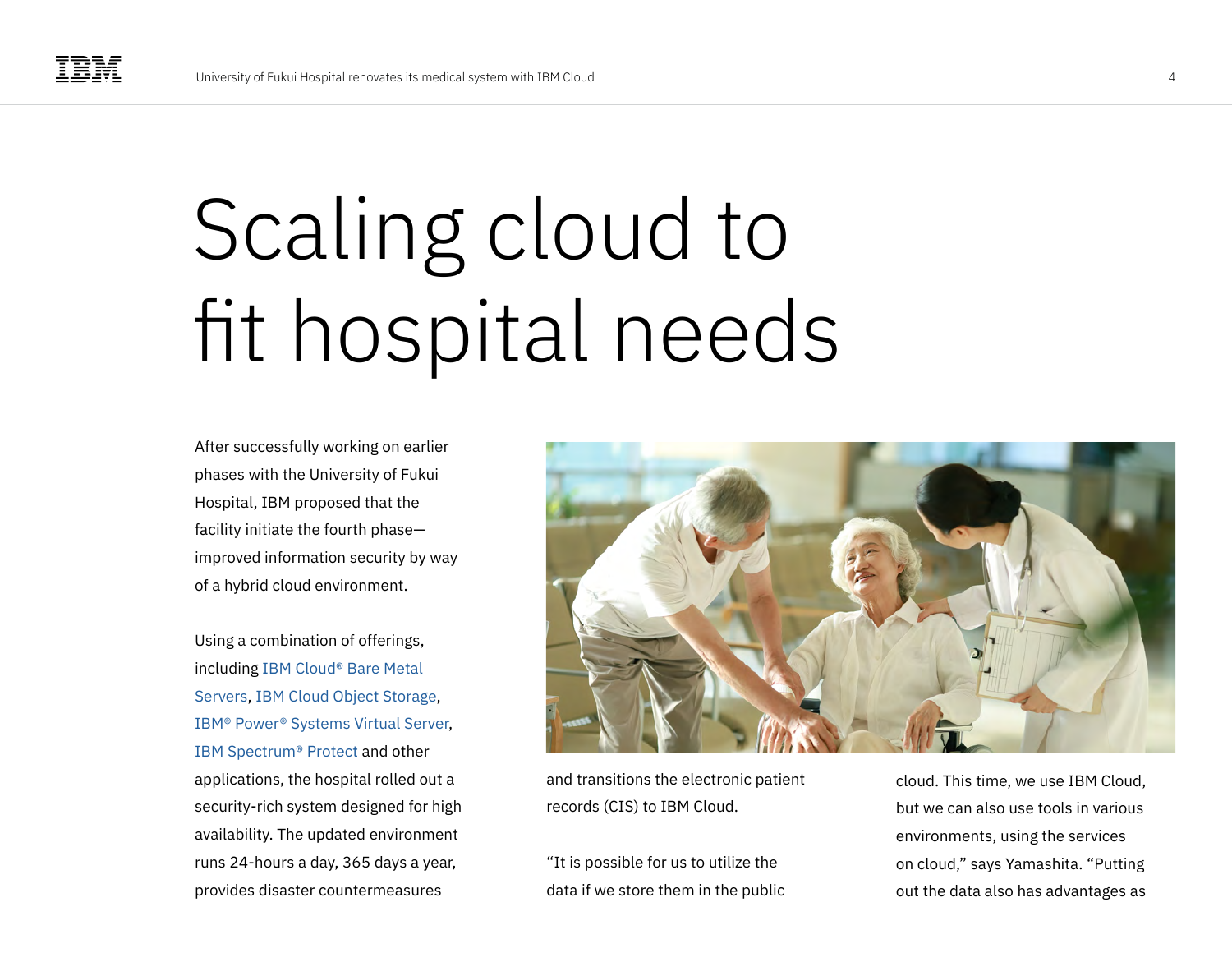the BCP—Business Continuity Plan countermeasure. It is safe to have data in hand, however, putting out the data means not only that we have a backup outside, but we can access to all the systems outside, and they are all secured. In that sense, it is very beneficial to have the data outside."

With the move to a hybrid cloud environment, the hospital's vast amount of medical data is accurately placed within the right system in the right system environment using Bare Metal Servers and Power Systems Virtual Server. It allows for the use of additional cutting-edge technologies, such as high-level cloud security, scalable and durable storage services, and stability of the hospital's existing on-premises environments.

With this " implementation, the hospital has become able to manage and operate the data in an optimal manner without having to expand the on-premises data capacity too much."

**Yoshinori Yamashita**, Associate Professor, Department of Medical Informatics, University of Fukui Hospital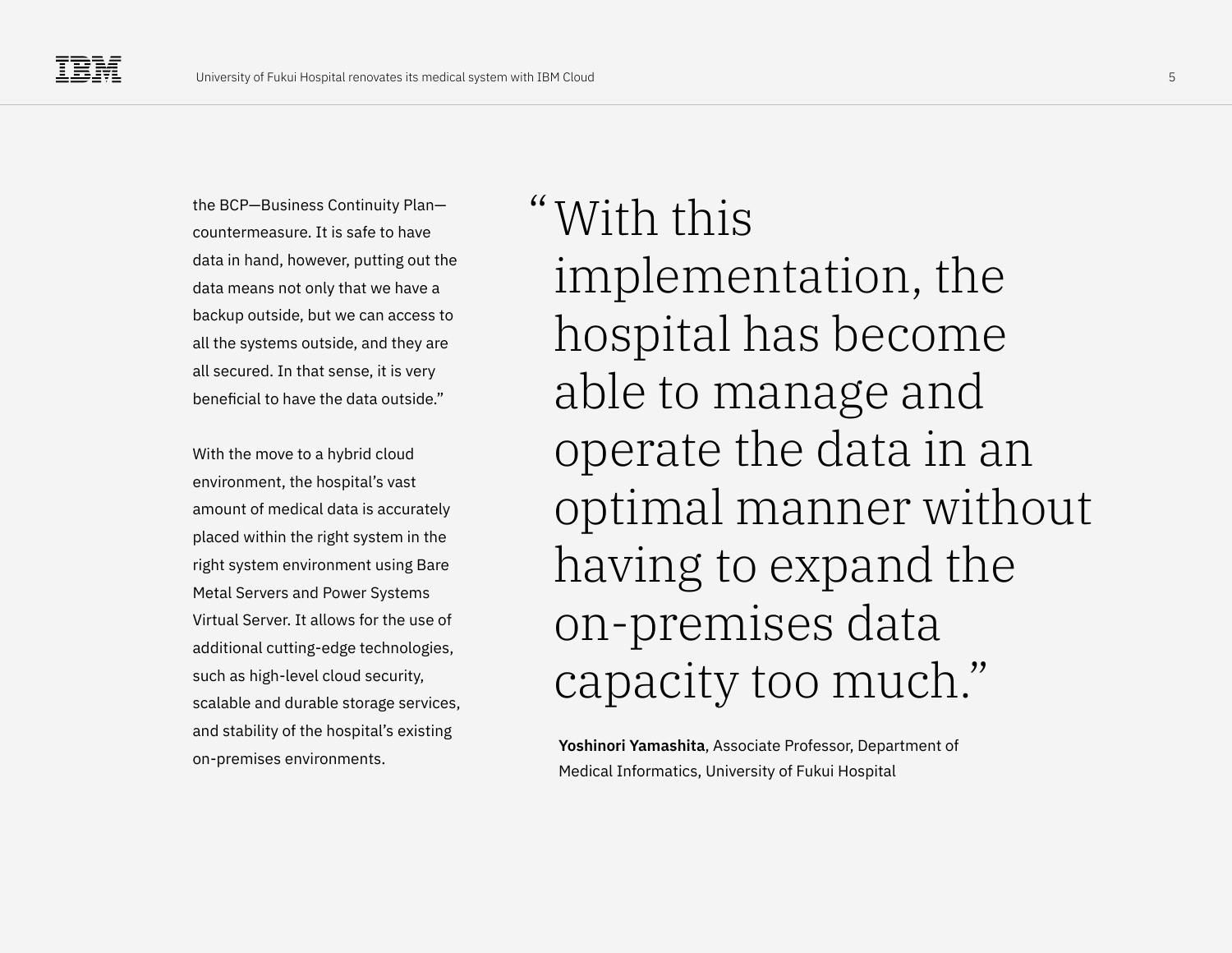## Information anytime, anywhere

Through deploying the IBM Cloud and hybrid cloud components, University of Fukui Hospital successfully migrated most of the data that was previously managed and operated by the hospital's staff to a public cloud. The facility can manage and optimally operate the data without overextending the on-premises data capacity, no longer needing a machine-room environment.

The number of on-premise servers was reduced by 70%, which reduced the load on the system operation staff. Users can now access necessary information "anytime, anywhere." This move has led to a reduction of staff



workloads and costs and solved issues such as backup support in times of disaster.

As for what the future looks like, University of Fukui expects to

streamline operations and improve the safety of patient records by using various cloud capabilities, including IoT and information and communications technology (ICT).